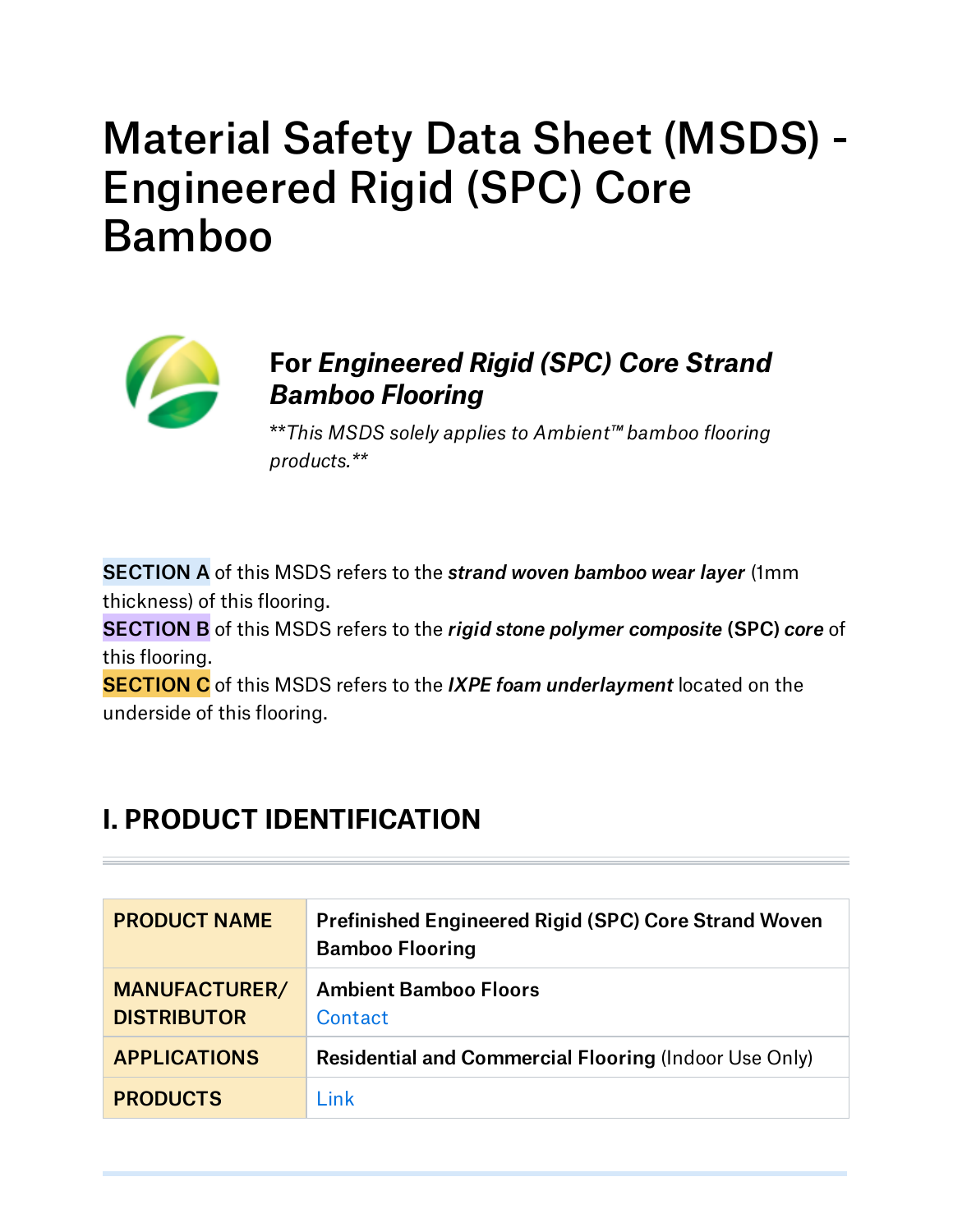# **SECTION A - Strand Woven Bamboo Wear Layer**

## **II. INGREDIENTS**

| <b>NAME</b>                                                 | <b>PERCENT</b> | <b>EXPOSURE</b><br><b>LIMITS</b>                                                                             | <b>COMMENTS</b>                                                                                           | <b>REGULATORY</b><br><b>AGENCY</b>                         |
|-------------------------------------------------------------|----------------|--------------------------------------------------------------------------------------------------------------|-----------------------------------------------------------------------------------------------------------|------------------------------------------------------------|
| <b>BAMBOO</b>                                               | 94-95%         | PEL-TWA<br>$15 \text{ mg/m}$ 3<br>PEL-TWA 5<br>mg/m3<br>TLV-TWA 3<br>mg/m3<br><b>TLV-STEL</b><br>10 mg/m $3$ | <b>Total dust</b><br>Respirable<br>dust fraction<br>Respirable<br>dust fraction<br>Inhalable<br>particles | <b>OSHA</b><br><b>OSHA</b><br><b>ACGIH</b><br><b>ACGIH</b> |
| <b>PHENOL</b><br><b>FORMALDEHYDE</b><br><b>RESIN SOLIDS</b> | $4 - 5%$       | PEL-TWA<br>$0.75$ ppm<br>PEL-STEL 2<br>ppm<br>TLV-<br>Ceiling 0.3<br>ppm                                     | Free gaseous<br>formaldehyde<br>Free gaseous<br>formaldehyde<br>Free gaseous<br>formaldehyde              | <b>OSHA</b><br><b>OSHA</b><br><b>ACGIH</b>                 |
| <b>POLYMERIZED</b><br><b>POLYURETHANE</b><br>(UV FINISH)    | $0 - 1%$       | PEL-TWA<br>None<br><b>TLV-TWA</b><br>None                                                                    | None<br>None                                                                                              | <b>OSHA</b><br><b>ACGIH</b>                                |

## **III. HAZARD IDENTIFICATION**

Appearance and Odor: A natural or toasted honey (carbonized) bamboo fiber with no, to a slight odor.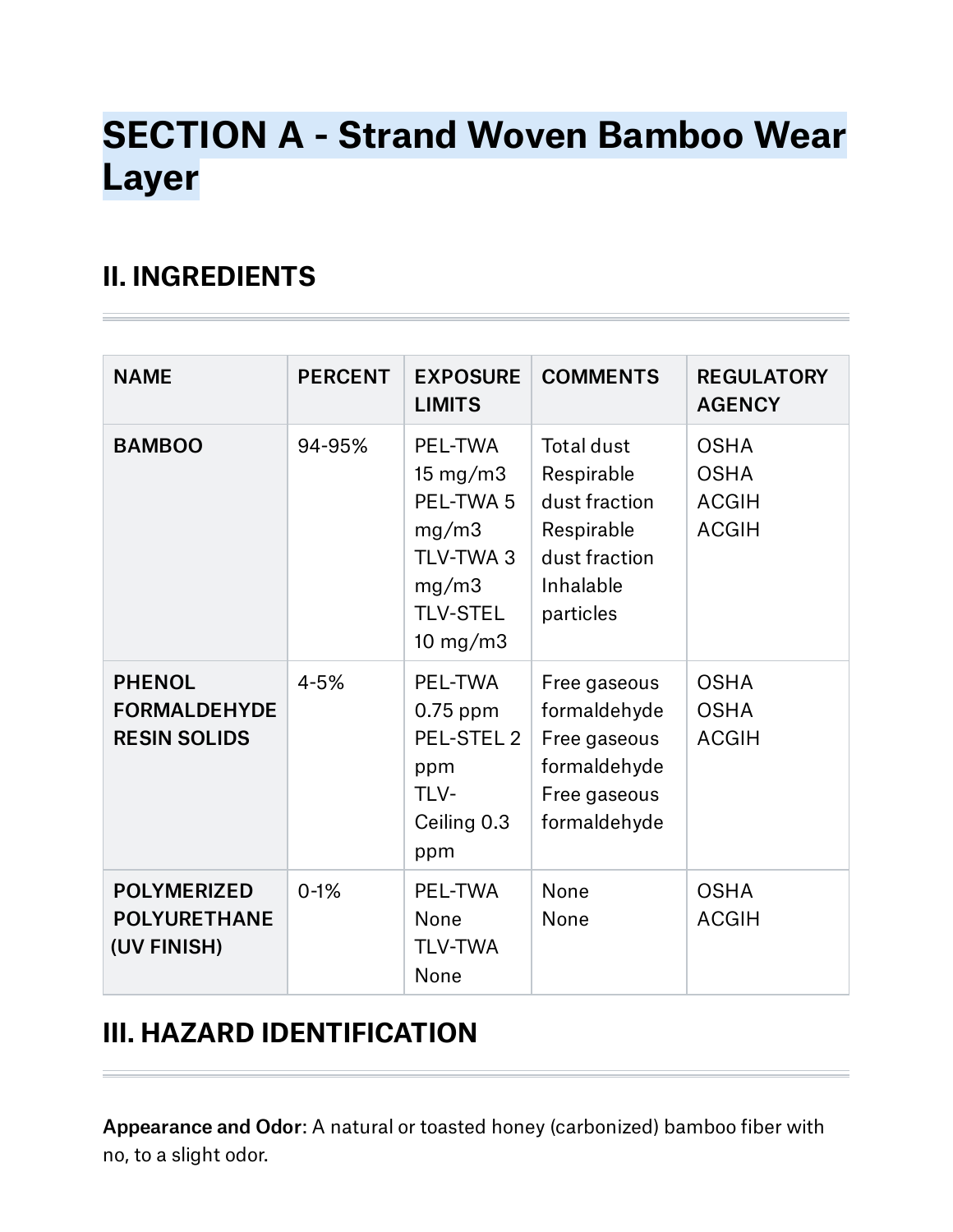Primary Health Hazards: The extent to which health hazards are of primary concern for this product is the exposure to dust particles generated during machining, sanding, cutting, sawing, planning or routing.

### Primary Route(s) of Exposure:

(X) Eyes: Dust

( ) Ingestion: N/A (X) Inhalation: Dust

(X) Skin: Dust

Medical Conditions Generally Aggravated by Exposure: Dust particles can trigger respiratory conditions or pre-existing allergies.

Chronic Health Hazards: No tests have shown any correlating long term effects of bamboo dust and respiratory conditions, or cancer.

### Carcinogenicity:

( ) NTP - Formaldehyde, Group: N/A

( ) IARC Monographs - Formaldehyde, Group: N/A

( ) OSHA Regulated - Formaldehyde: N/A

# **IV. EMERGENCY AND FIRST-AID PROCEDURES**

### Ingestion: N/A

Eye Contact: Dust in eye may cause redness or watering, but should be treated as a foreign object. Flush with water several times. If irritation persists, you should seek medical attention.

Skin Absorption: Has not been known to occur under normal use Inhalation: Out-of-the-box, or in whole form, this is N/A. Bamboo dust can cause sensitive individuals to experience respiratory difficulties, nasal irritation, cough or sneezing. Leave area and go to fresh air. Seek medical attention if respiratory difficulties or cough become severe, or nasal irritation persists.

# **V. FIRE AND EXPLOSION**

Flash Point Method: N/A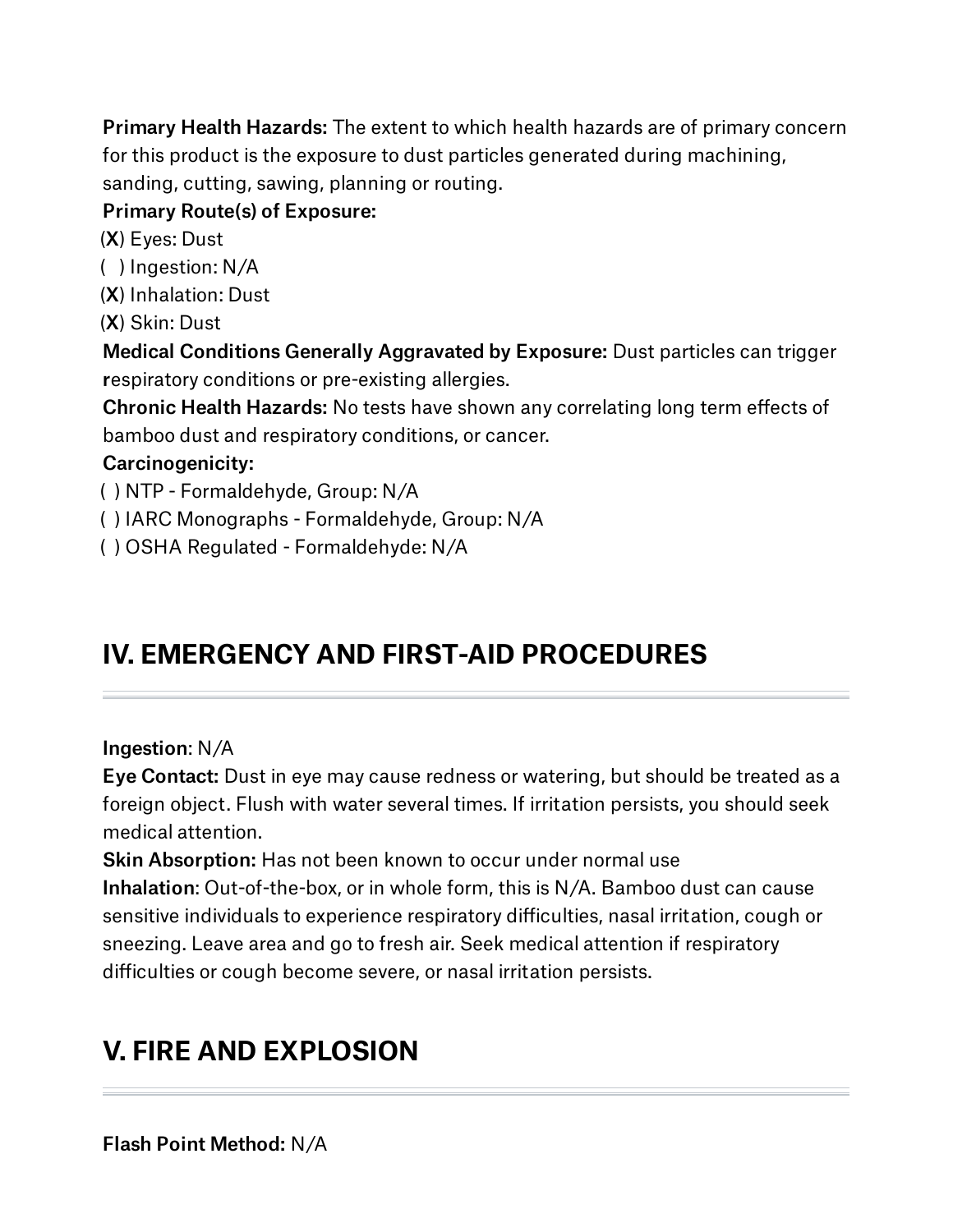Flammable Limits: N/A LEL: N/A UEL: N/A Extinguishing Media: Carbon Dioxide, Dry Chemical or Sand. Water Auto ignition Temperature: Variable (400-500 F) Special Firefighting Procedures: None. Unusual Fire/Explosion Hazards: None.

### **VI. ACCIDENTAL RELEASE MEASURES**

Out-of-the-box, this procedure is N/A. However, dust generated from cutting, drilling, planning, routing or sanding and related machining may be shoveled or vacuumed and properly disposed of. A NOISH-approved dust respirator and goggles should be worn if dust exposure limits are exceeded.

### **VII. HANDLING AND STORAGE**

Precautions to be Taken In Handling and Storage: Out-of-the-box there is no special handling required for this product. These products may release very small quantities of formaldehyde in gaseous form. Under foreseeable conditions of use, these products release less than 0.010 ppm in standard large chamber test conditions. This product should be kept in cool, dry environment and not exposed to high heat or flame. Store in well-ventilated area.

## **VIII. EXPOSURE CONTROL MEASURES**

### Personal Protective Equipment:

RESPIRATORY PROTECTION: Not required when taken out-of-the-box, however a NOISH-approved dust respirator is recommended for high dust producing activities such as cutting, drilling, planning or routing.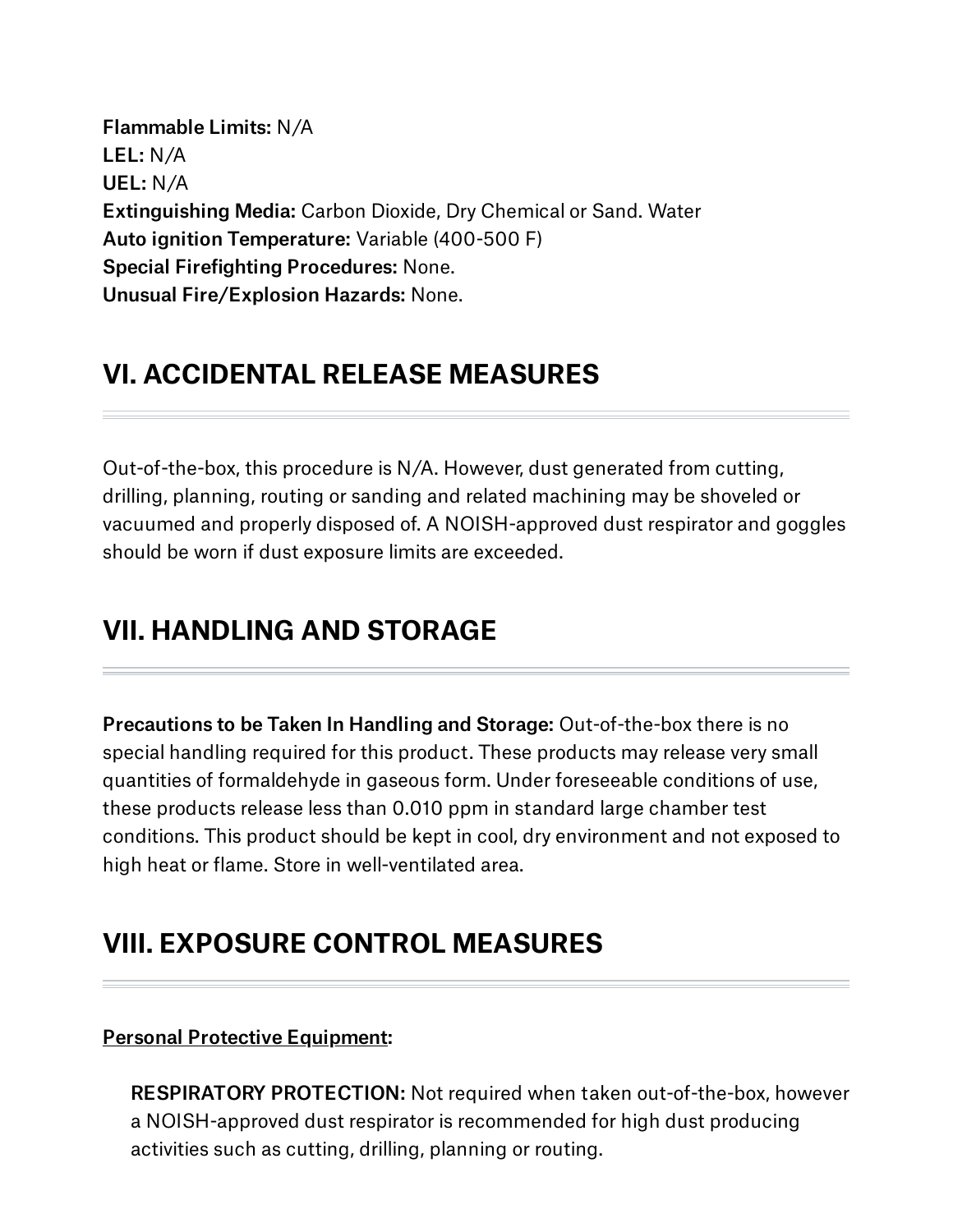PROTECTIVE GLOVES: Not required when taken out-of-the-box, however some sort of work glove is recommended to avoid splinters or silvers after machining and handling the product.

EYE PROTECTION: Not required, but strongly recommended when machining or milling any material.

OTHER PROTECTIVE CLOTHING OR EQUIPMENT: Are not required, but long sleeves and/or pants might be desirable.

WORK/HYGIENE PRACTICES: It is recommended to clean up dusty areas to avoid excess accumulation. Minimize practices that generate high air-borne dust particles.

### Ventilation:

LOCAL EXHAUST: Provide local exhaust as needed so that exposure limits are met.

MECHANICAL: Good ventilation in processing and storage areas should be provided so that exposure limits are met.

## **IX. PHYSICAL/CHEMICAL PROPERTIES**

Boiling Point: N/A Vapor Pressure: N/A Vapor Density: N/A Specific Gravity: 1.03 g/ml Melting Point: N/A Evaporation Rate: N/A Solubility in Water: <0.1 % Volatile by Vol: 0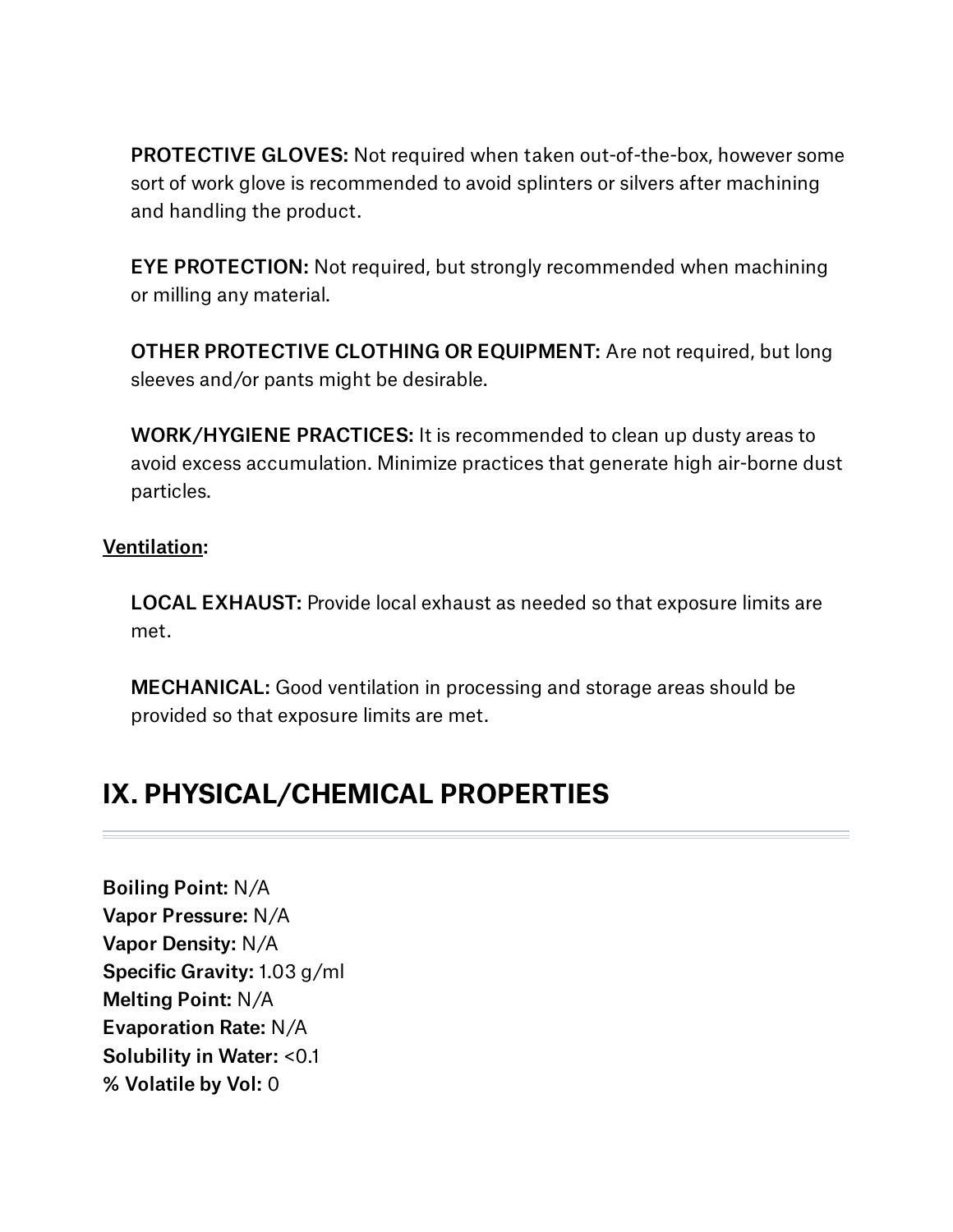# **X. STABILITY AND REACTIVITY**

### Stability:

( ) Unstable (X) Stable

Conditions to Avoid: Excessive moisture, condensation or water vapor as this may cause warping or popping of the boards. Open flame or conditions above 400 F may cause the product to ignite.

Incompatibility (Materials to Avoid): Avoid contact with oxidizing agents. Hazardous Decomposition or By-Products: Thermal decomposition by-products include carbon monoxide, carbon dioxide, aliphatic aldehydes, rosin acids, terpenes, and polycyclic aromatic hydrocarbons.

Hazardous Polymerization: Will not occur.

Sensitivity to Mechanical Impact: N/A

Sensitivity to Static Discharge: N/A

# **XII. TOXICOLOGICAL INFORMATION**

The product, in the finished form, has no reportable toxicological information. Formaldehyde OSHA Hazard rating = 3 for local and systemic acute and chronic exposures; highly toxic. Irritation studies: human skin, 150 ug/3 days, intermittent exposure produced mild results; human eye, 1 ppm/6 minutes, produced mild results. Toxicity studies: human inhalation TCLO of 8 ppm reported but response not specified; human inhalation TCLO of 17/mg/m3 for 30 minutes produced eye and pulmonary results; human inhalation TCLO of 300ug/m3 produced nose and CNS results; LC50 (rat, inhalation) = 1,000 mg/m3/30 minutes; LC50 (mice, inhalation) = 400mg/m3/2 hours.

Sources: Lewis, R.J., Sr. *1992 Sax's Dangerous Properties of Industrial Materials,* Eighth Edition, Van Nostrand Reinhold, NY.; *NIOSH Registry of Toxic Effects of Chemical Substances*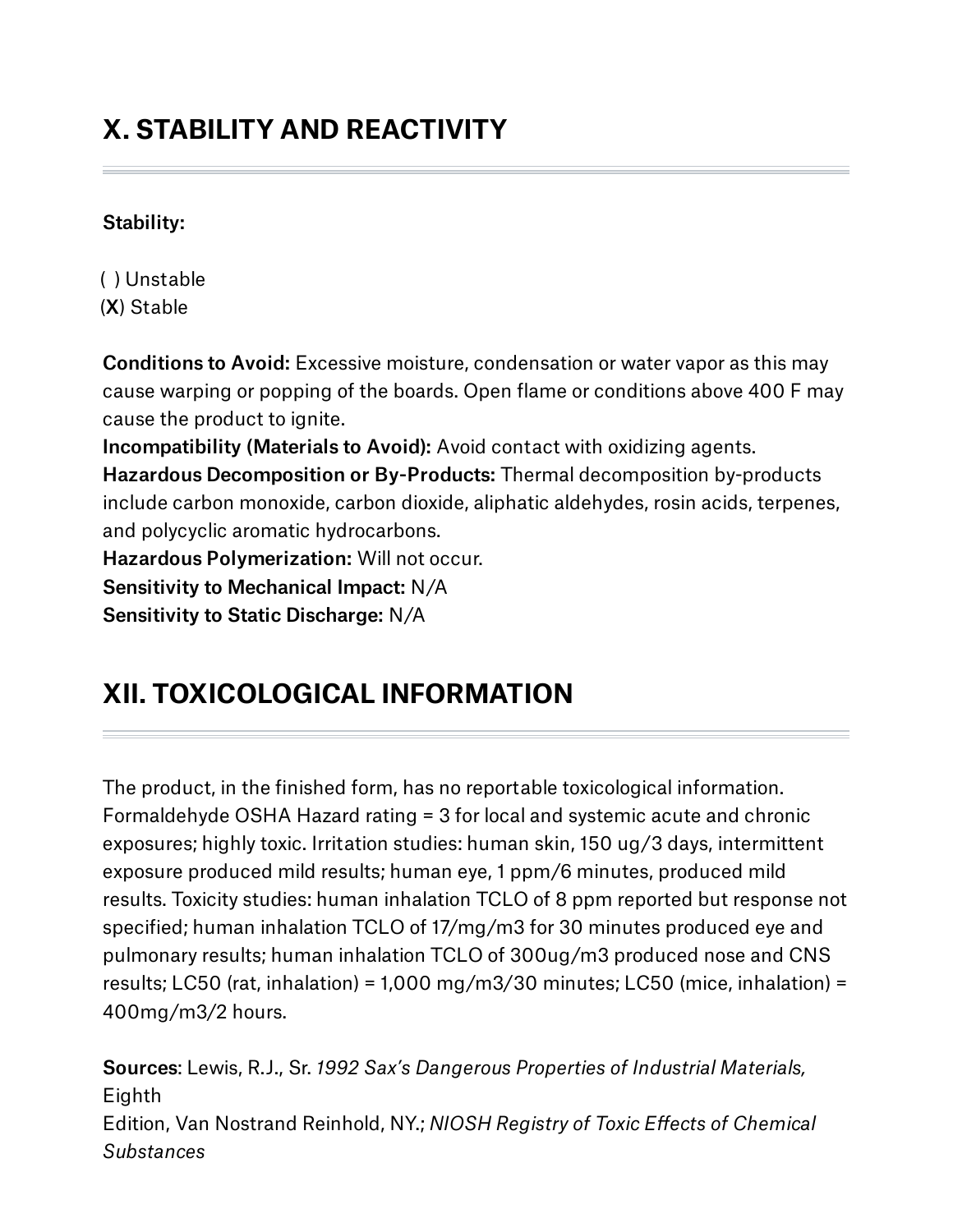*(RTECS),* 1983-1984 Cumulative Supplement to 1981-1982 Edition and May 1995; *OSHA Regulated Hazardous Substances,* Government Institutes, Inc., February 1990.

**XII. ECOLOGICAL INFORMATION**

Ambient Bamboo (Moso species) is a rapidly renewable product, and can contribute up to two LEED credits. This product does not contribute to the diminishment of natural wood forests.

# **XIII. DISPOSAL CONSIDERATIONS**

Waste Disposal Method: In out-of-the-box product form, incineration is the preferred disposal method. However, if you choose Land disposal, refer to the RCRA criteria and local requirements, and determine if the material is considered hazardous waste. Take the appropriate steps according the information acquired above.

# **XIV. TRANSPORT INFORMATION**

Not regulated as a hazardous material by U.S. Department of Transportation. Not listed as hazardous material in Canadian Transportation of Hazardous Goods regulations.

# **XV. REGULATORY INFORMATION**

TSCA: All ingredients are on the TSCA inventory or are not required to be listed on the TSCA inventory.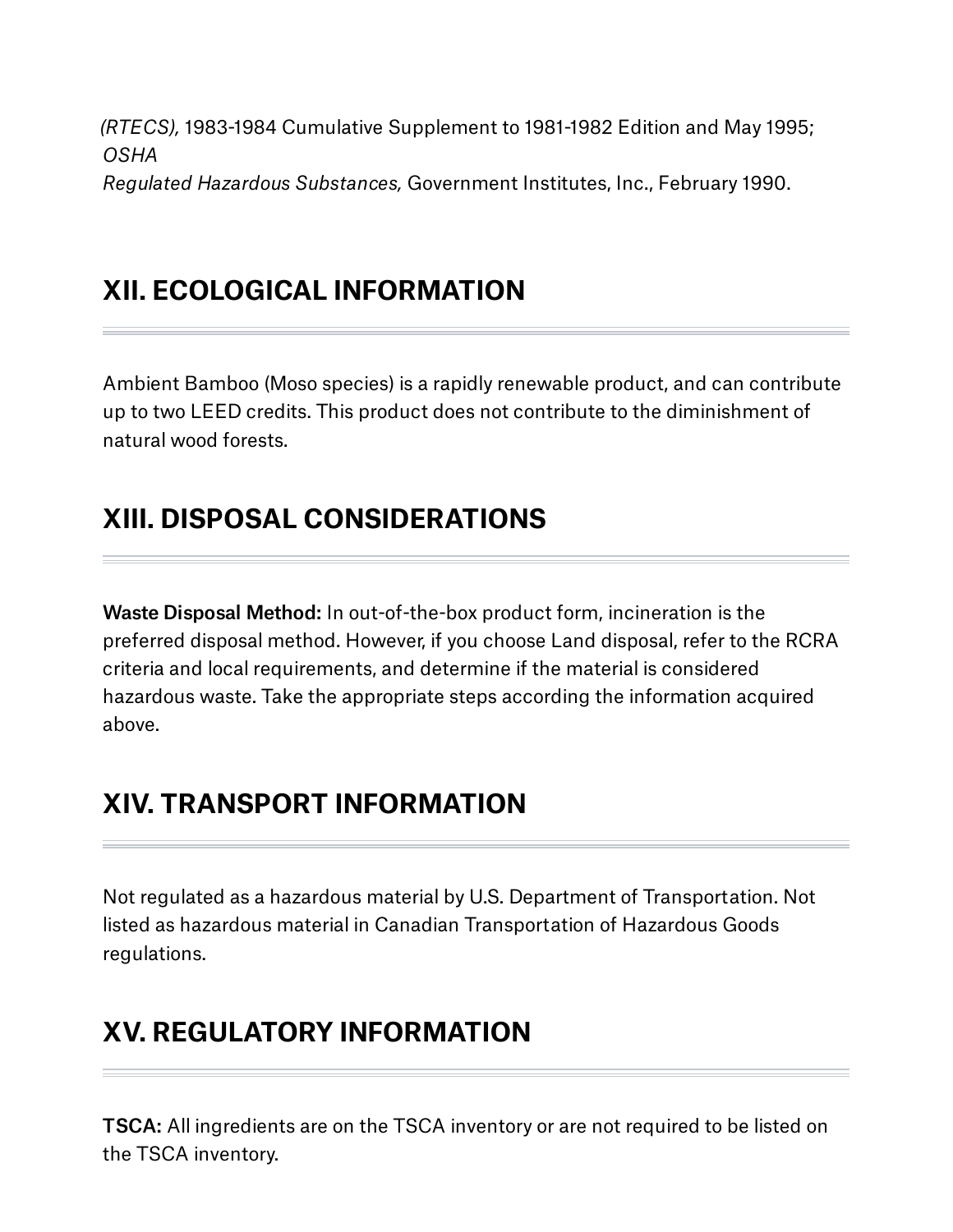### *Chemicals listed:* Formaldehyde CAS# 50-00-0

DSL: All ingredients are listed or are not required to be listed under the Canadian Domestic Substance List. *Chemicals listed:* Formaldehyde CAS# 50-00-0

### WHMIS Classification

Not a controlled product

### State Right to Know:

· California Prop 65 – This product contains formaldehyde which may be emitted from product. Formaldehyde is a compound that is known in the State of California to cause cancer. Ambient has emission-tested its products for formaldehyde, and finds the emissions

rate to be well below a significant risk level that would require product warnings. · Pennsylvania – This product contains formaldehyde which depending on humidity and temperature may be emitted from product.

### SARA Section 313 Information:

This product contains formaldehyde at a concentration that lists it with the chemical to SARA Title III, Section 313 supplier notification requirements. This product falls considerably below the Threshold Planning Requirement for Formaldehyde of 500 lbs.

### SARA Section 311/312 Hazard Category

Under the above referenced category, and reviewed against definitions, the product meets:

- · An immediate (acute) health hazard: Yes dust only
- · A delayed (chronic) health hazard: No
- · A fire hazard: No
- · A reactivity hazard: No
- · A sudden release hazard: No

## XVI. **ADDITIONAL INFORMATION**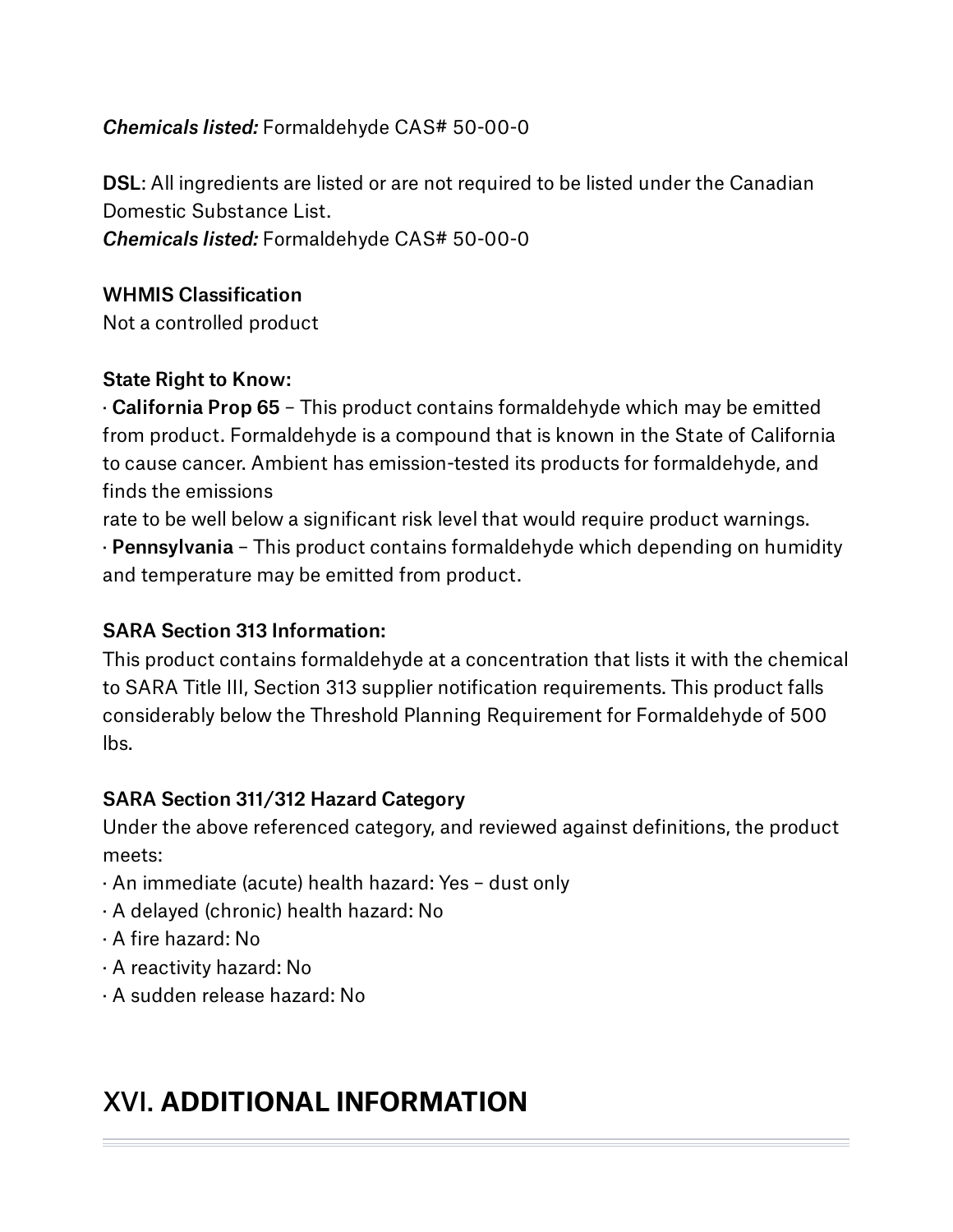USER RESPONSIBILITY: The information contained in this MSDS comes from sources believed to be accurate or otherwise technically correct, and information from occupational health and safety professionals, and regulatory agencies. It is the user's responsibility to determine if this information is suitable for their applications, and to follow safety precautions as necessary. The user has the responsibility to make sure that this sheet is the most up-to-date initial or revision issue.

# **GLOSSARY**

- ACGIH- American Conference of Government Industrial Hygienists Ceiling limit
- CAS# Chemical Abstracts Numbering System
- DSL- Canadian Domestic Substance List
- EPA- U.S. Environmental Protection Agency
- IARC- International Agency for Research on Cancer
- LCLo- Lowest concentration in air resulting in death
- LC50- Administered dose resulting in death to 50% of experimental animals
- LDLo- Lowest dose resulting in death
- MSHA- Mining Safety and Health Administration
- ND- Not determined
- N/A- Not applicable
- NAV- Not available
- NIOSH- National Institute for Occupational Safety and Health
- NTP- National Toxicology Program
- OSHA- Occupational Safety and Health Administration
- PEL- Permissible Exposure Level
- PPM- Parts of gas or vapor per million parts of air
- RCRA- Resource Conservation and Recovery Act
- SARA- Superfund Amendments and Reauthorization Act
- STEL- Short-Term Exposure Limit (15 minutes)
- TDG- Canadian Transportation of Dangerous Goods
- TCLo- Lowest concentration in air resulting in a toxic effect
- TDLo- Lowest dose resulting in a toxic effect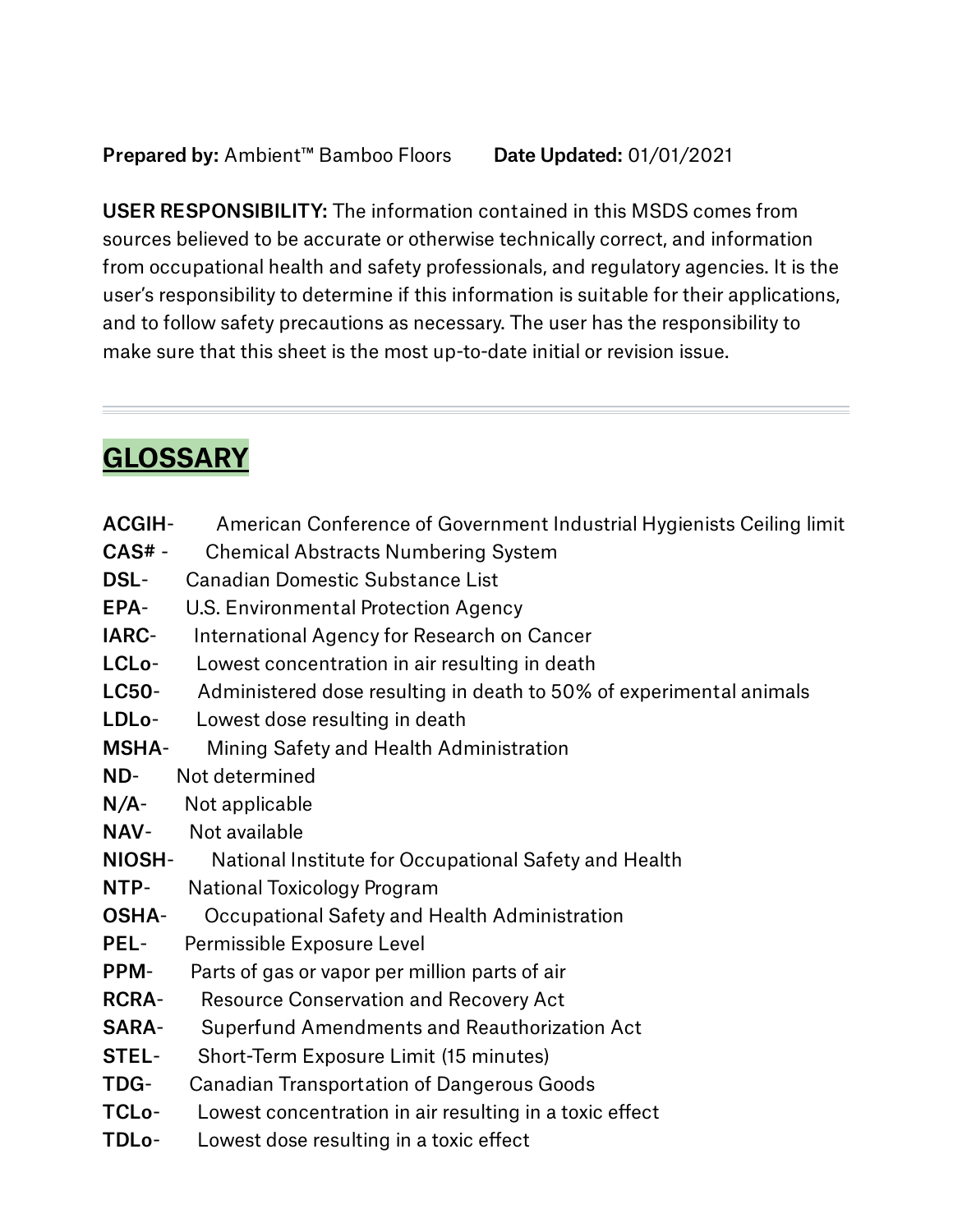TLV- Threshold Limit Value TSCA- Toxic Substance Control Act TWA- Time-Weighted Average (8 hours) WHMIS- Workplace Hazardous Materials Information System

# **SECTION B - Rigid Stone Polymer Composite (SPC) Core**

## **II. INGREDIENTS**

| <b>NAME</b>               | <b>PRODUCT NO.</b> | 80  | 92  | <b>PERCENTAGE</b> |
|---------------------------|--------------------|-----|-----|-------------------|
| <b>PVC</b>                | $SG-5$             | 50  | 50  | 16.461%           |
| <b>Calcium Carbonate</b>  |                    | 150 | 180 | 54.321%           |
| Regrind                   | --                 | 75  | 75  | 24.691%           |
| <b>Stabilizer</b>         | <b>FM100</b>       | 5.5 | 4.5 | 1.646%            |
| <b>PE Wax</b>             | --                 |     | 1.2 | 0.362%            |
| <b>ACR</b>                | <b>HF-801</b>      | 3   | 3   | 0.988%            |
| <b>CPE</b>                | 135A               | 3   | 3   | 0.988%            |
| <b>External lubricant</b> | A380               | 0.8 | 0.6 | 0.230%            |
| <b>Internal Lubricant</b> | FMS60              | 0.8 | 0.8 | 0.263%            |
| <b>Carbon Black</b>       | N330               | 0.3 |     | 0.049%            |

## **III. HAZARD SUMMARY**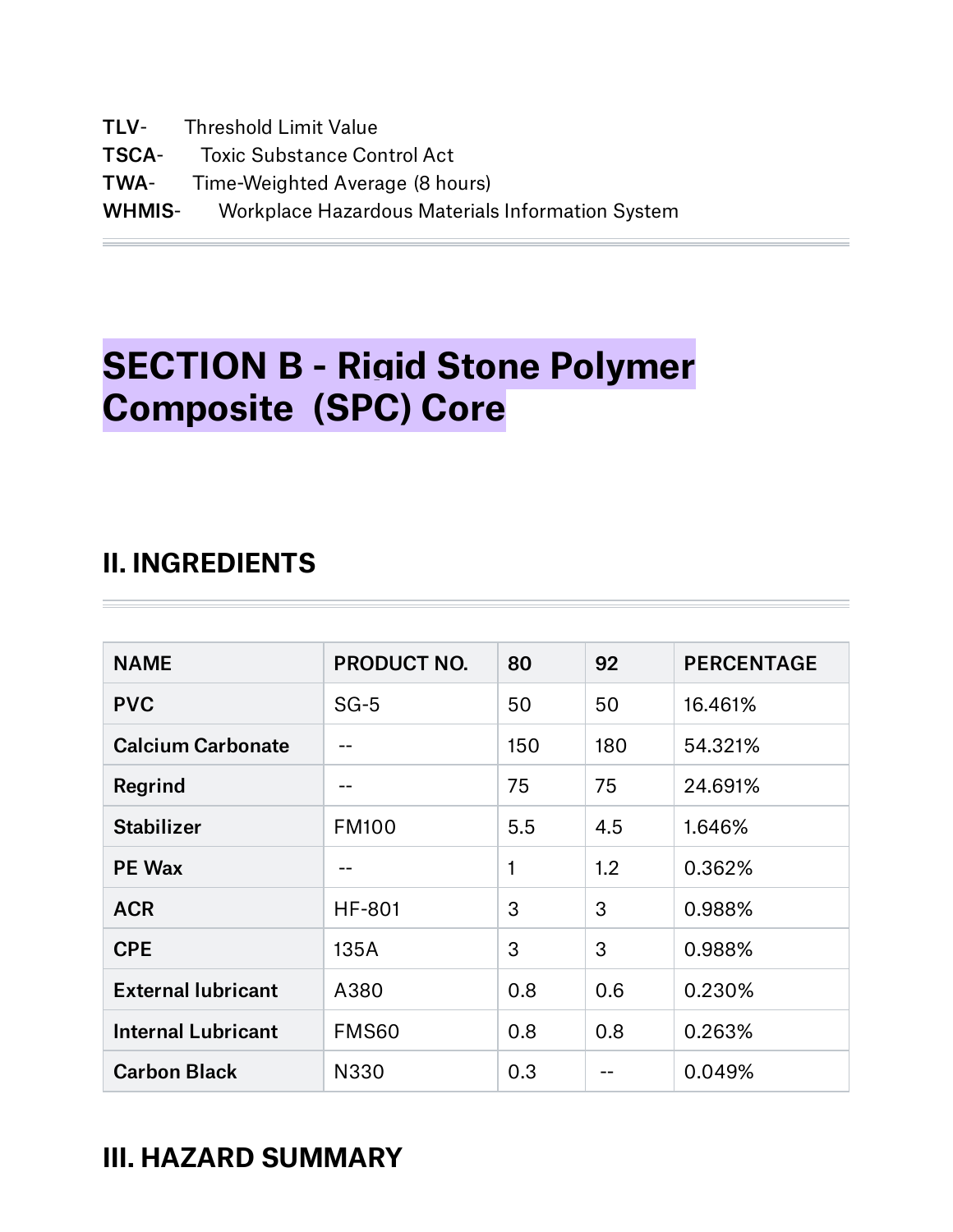SPC does not contain formaldehyde, benzene, hydroxybenzene etc. There are no hazardous ingredients.

## **IV. FIRE-FIGHTING MEASURES**

Suitable Extinguishing Media: Use dry chemical, CO2, water spray (fog). Fire Protecting Performance: No combustion, can stop burning.

## **V. PHYSICAL AND CHEMICAL PROPERTIES**

Physical State: Solid Color: Grey Abrasion Resistance: <0.023g/cm\*cm (GB4085-83) Fire-Protection Rating: B1 Corrosion Resistance: Alcohol, Acetone, HCL and NAOH aqueous solution resistance. Chemical Stability: The product is stable. Possibility of Hazardous Reactions: No

# **SECTION C - IXPE Foam Underlayment**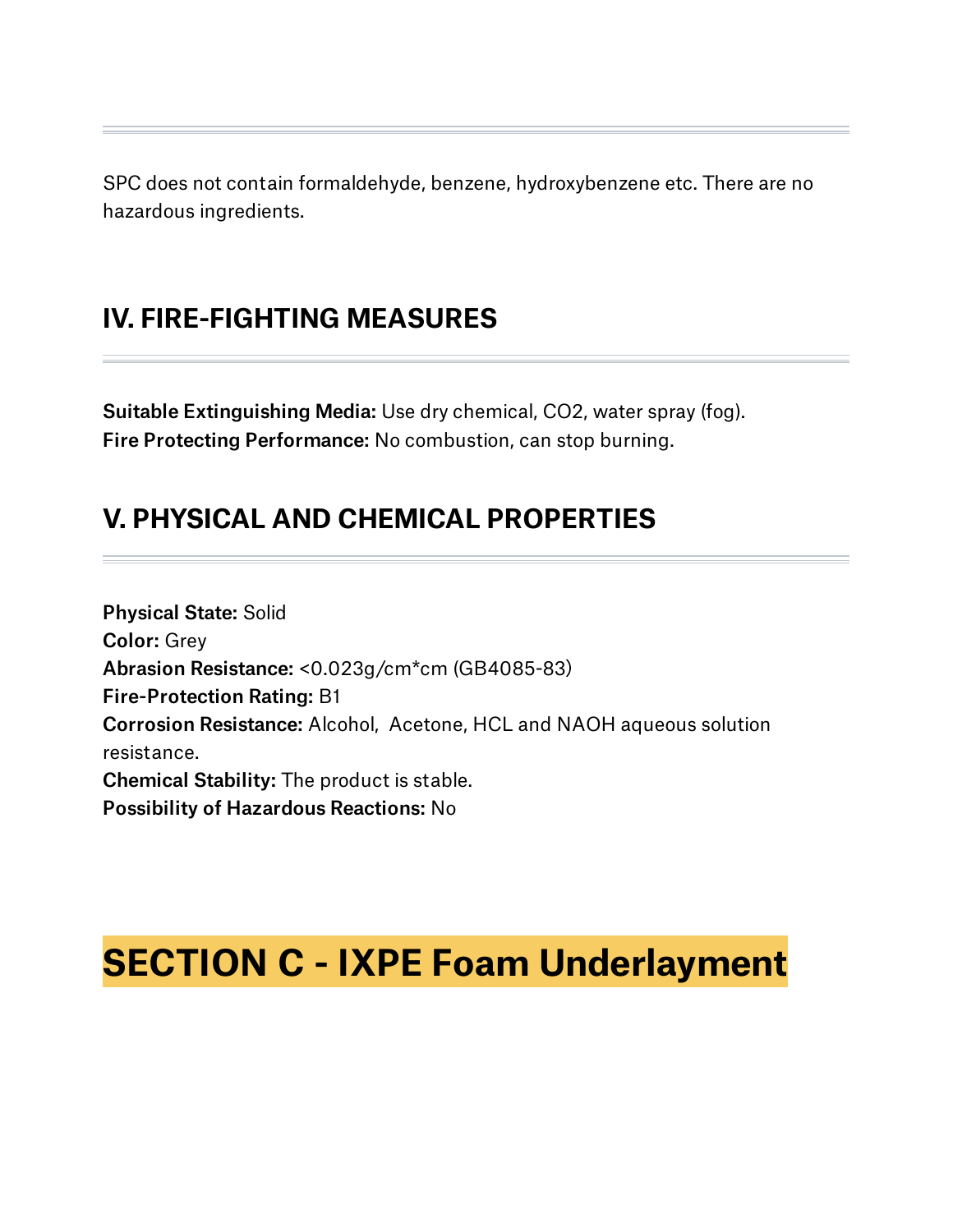#### 1 Identification

- Product identifier

- · Trade name: IXPE foam
- · Application of the substance / the preparation: Packaging
- · Details of the supplier of the safety data sheet
- · Manufacturer/Supplier:

AMBIENT BUILDING PRODUCTS, INC. 8230 PRESTON COURT STE C, JESSUP MD 20794 301-498-0234

· Further information obtainable from: AMBIENT BUILDING PRODUCTS, INC. · Emergency telephone number:

301-498-0234

· Email: info@ambientbp.com Reference Number: SHTY130300003358; SHATY1304161602

#### 2 Hazards identification

· Hazard description: Not applicable.

Information pertaining to particular dangers for man and environment: The product is not classified as dangerous according to OSHA Hazard Communication Standard (29 CFR 1910.1200).

· Classification system:

The classification is according to the latest edition of OSHA Hazard Communication Standard (29 CFR 1910.1200), and extended by company and literature data.





· HMIS-ratings (scale 0 - 4)

**HEALTH**  $\begin{bmatrix} 0 \\ H \end{bmatrix}$  Health = 0 **FIRE**  $\bullet$  Fire = 0 **REACTIVITY** 0 **Reactivity** = 0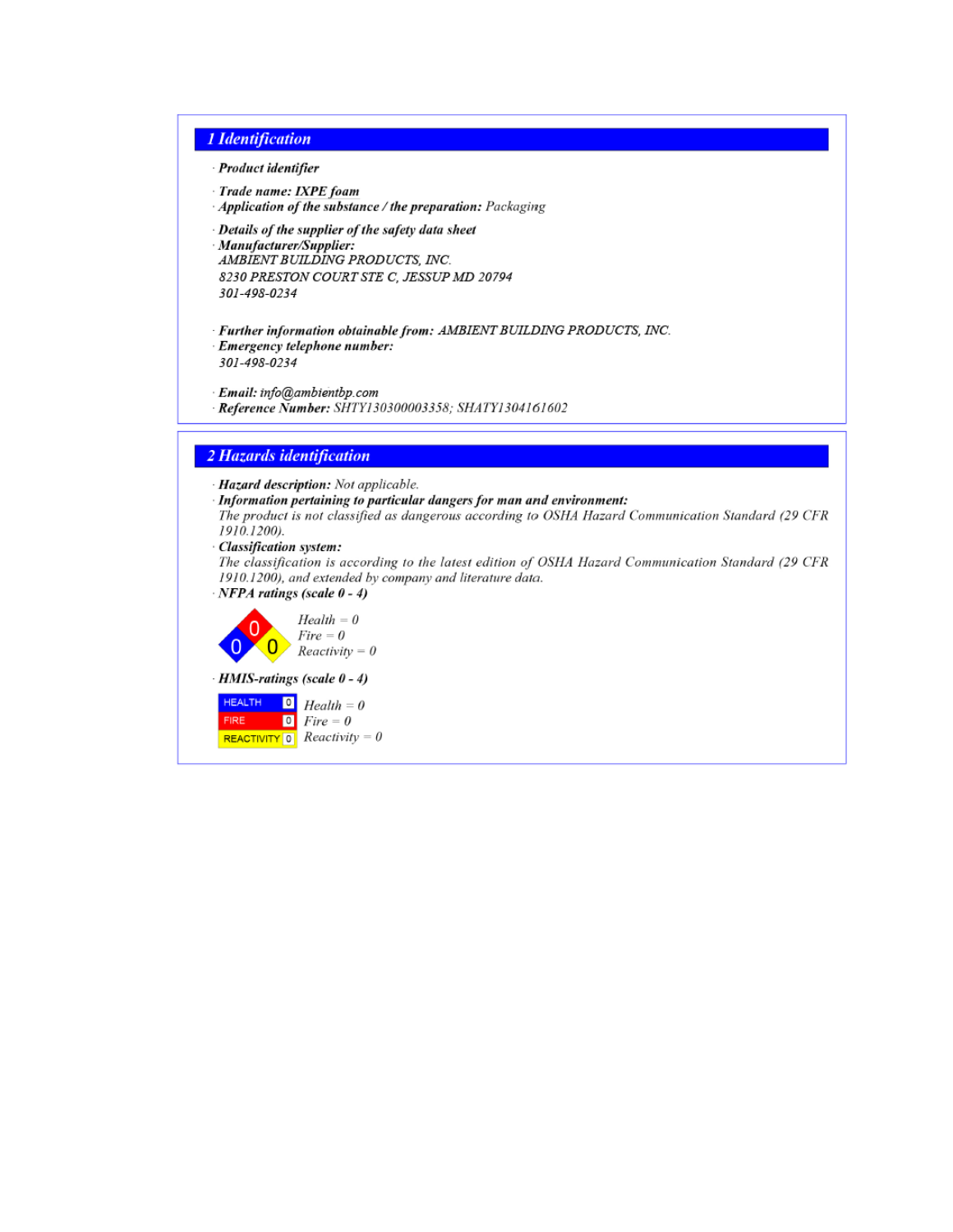### 3 Composition/information on ingredients

| · Dangerous components:        |             |
|--------------------------------|-------------|
| 471-34-1 calcium carbonate     | $2 - 3%$    |
| 14807-96-6 Talc (Mg3H2(SiO3)4) | $0.7 - 1\%$ |
| Non dangerous components:      |             |
| 9002-88-4 polyethylene         | 95-97%      |
| 123-94-4 glycerol 1-stearate   | $1 - 2\%$   |

#### 4 First aid measures

· After inhalation: Supply fresh air; consult doctor in case of complaints.

After skin contact: Immediately rinse with water.

After eye contact:

Rinse opened eye for several minutes under running water. If symptoms persist, consult a doctor.

(Contd. on page 2) -USA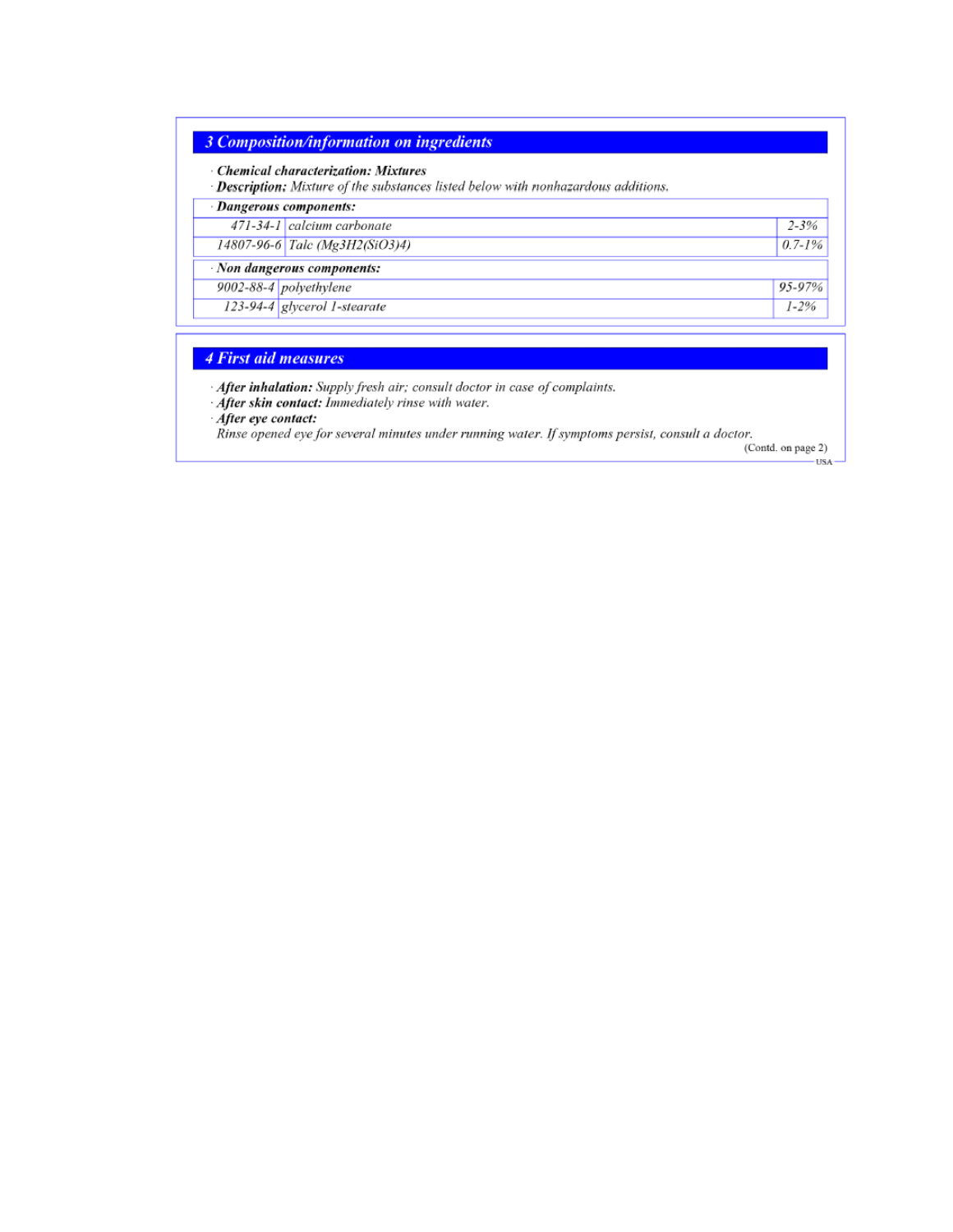#### Trade name: IXPE foam

(Contd. of page 1)

After swallowing:

Rinse out mouth with water. If symptoms persist consult doctor.

#### **5 Firefighting measures**

- Suitable extinguishing agents:
- CO2, extinguishing powder or water spray. Fight larger fires with water spray or alcohol resistant foam. Special hazards arising from the substance or mixture: No further relevant information available.
- Advice for firefighters
- Protective equipment: Wear fully protective suit.

#### **6** Accidental release measures

- Personal precautions, protective equipment and emergency procedures: Wear protective equipment. Keep unprotected persons away. Ensure adequate ventilation. Avoid formation of dust. Keep away from ignition sources. Use respiratory protective device against the effects of fumes/dust/aerosol. Environmental precautions: Do not allow to enter sewers/surface or ground water. Methods and material for containment and cleaning up:
- Pick up mechanically.
- Dispose contaminated material as waste according to item 13.

#### **7 Handling and storage**

- **Handling**
- Precautions for safe handling:
- Keep receptacles tightly sealed.
- Keep away from heat and direct sunlight.
- Ensure good ventilation/exhaustion at the workplace.
- Prevent formation of dust.
- Information about protection against explosions and fires: Normal measures for preventive fire protection. **Storage**
- Requirements to be met by storerooms and receptacles: Store in a cool location.
- Information about storage in one common storage facility:
- Store away from foodstuffs.
- Store away from flammable substances.
- Store away from oxidizing agents.
- Further information about storage conditions: Store in cool, dry conditions in well sealed receptacles.

#### **8 Exposure controls/personal protection** Additional information about design of technical systems: No further data; see item 7. Control parameters Components with limit values that require monitoring at the workplace: 471-34-1 calcium carbonate  $PEL$  15<sup>\*</sup> 5<sup>\*\*</sup> mg/m<sup>3</sup>

- \*total dust \*\*respirable fraction  $REL | 10^* 5^{**} mg/m^3$ \*total dust \*\*respirable fraction
- TLV TLV withdrawn

(Contd. on page 3) **USA**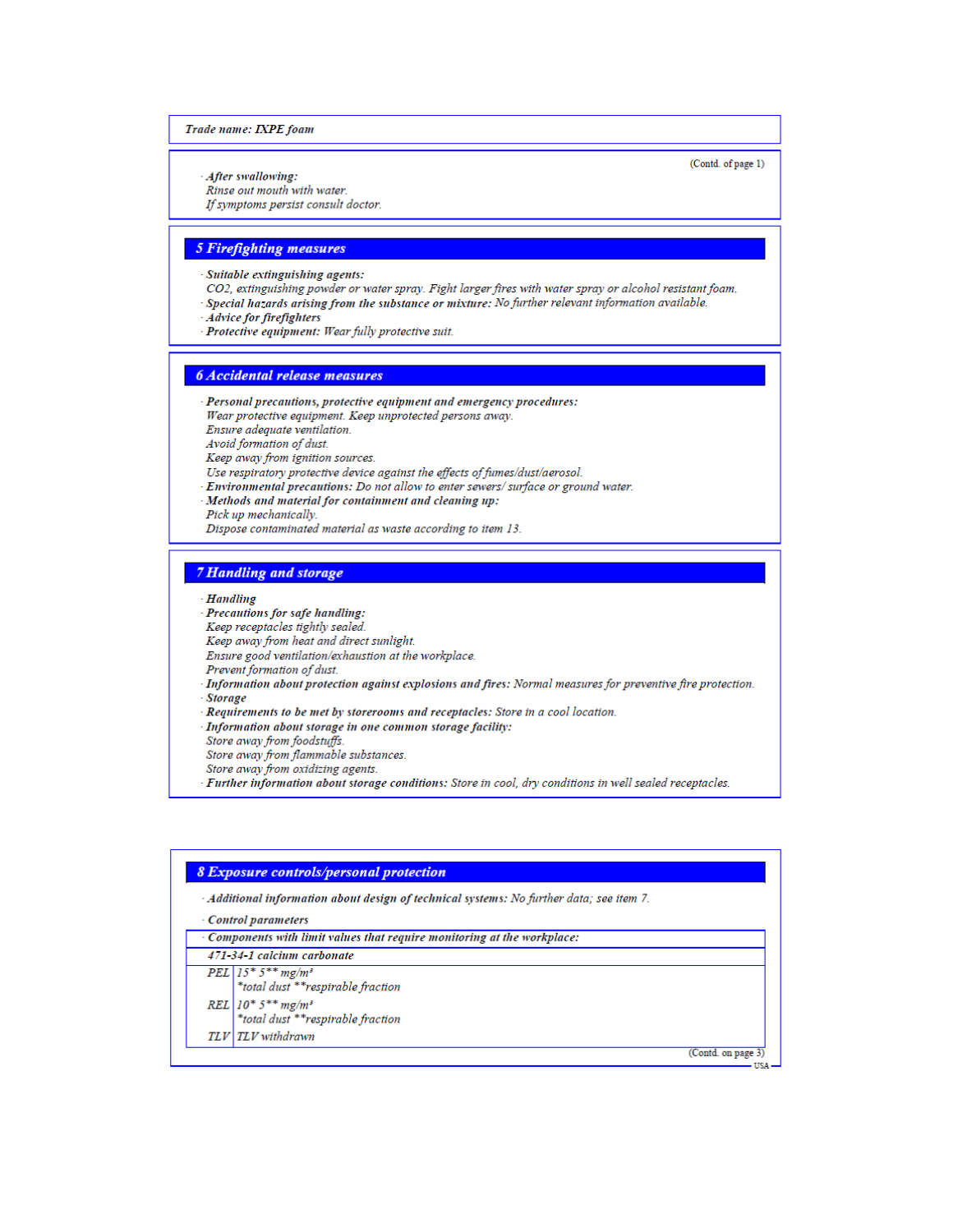|            | (Contd. of page 2)                                                                                                                   |
|------------|--------------------------------------------------------------------------------------------------------------------------------------|
|            | 14807-96-6 Talc (Mg3H2(SiO3)4)                                                                                                       |
|            | PEL 20 mppcf ppm                                                                                                                     |
|            | (containing <1% Quartz)                                                                                                              |
| <b>REL</b> | $2*$ mg/m <sup>3</sup>                                                                                                               |
|            | *respirable dust                                                                                                                     |
|            | $TLV$ $2*$ mg/m <sup>3</sup>                                                                                                         |
|            | *as respirable fraction; E                                                                                                           |
|            | $\cdot$ Additional information: The lists that were valid during the creation were used as basis.                                    |
|            | Based on the composition shown in section 3, the following measures are suggested for occupational safety                            |
| measure    |                                                                                                                                      |
|            | - Personal protective equipment                                                                                                      |
|            | General protective and hygienic measures:                                                                                            |
|            | The usual precautionary measures for handling chemicals should be followed.                                                          |
|            | Breathing equipment: Suitable respiratory protective device recommended.                                                             |
|            | - Protection of hands:                                                                                                               |
|            | The glove material has to be impermeable and resistant to the product/ the substance/ the preparation.                               |
|            | Due to missing tests no recommendation to the glove material can be given for the product/ the preparation/<br>the chemical mixture. |
|            | Selection of the glove material on consideration of the penetration times, rates of diffusion and the<br>degradation                 |
|            | Material of gloves:                                                                                                                  |
|            | The selection of the suitable gloves does not only depend on the material, but also on further marks of quality                      |
|            | and varies from manufacturer to manufacturer. As the product is a preparation of several substances, the                             |
|            | resistance of the glove material can not be calculated in advance and has therefore to be checked prior to the                       |
|            | application.                                                                                                                         |
|            | · Penetration time of glove material:                                                                                                |
| observed   | The exact break trough time has to be found out by the manufacturer of the protective gloves and has to be                           |
|            | Eye protection: Safety glasses                                                                                                       |

| <b>General Information</b>          |                        |  |
|-------------------------------------|------------------------|--|
| $\cdot$ Appearance:                 |                        |  |
| Form:                               | Solid                  |  |
| Color:                              | Beige                  |  |
| $-$ <i>Odor</i> :                   | <i><b>Odorless</b></i> |  |
| · Odour threshold:                  | Not available.         |  |
| $\cdot$ pH-value:                   | Not available          |  |
| Change in condition                 |                        |  |
| Melting point/Melting range:        | Not available          |  |
| Freezing point:                     | Not available          |  |
| <b>Boiling point/Boiling range:</b> | Not available.         |  |
| - Flash point:                      | Not available.         |  |
| · Flammability (solid, gaseous):    | Not available          |  |
| · Auto-Ignition temperature:        | Not available.         |  |
| · Decomposition temperature:        | Not available          |  |
| <b>Explosion limits:</b>            |                        |  |
| Lower:                              | Not available.         |  |
| Upper:                              | Not available.         |  |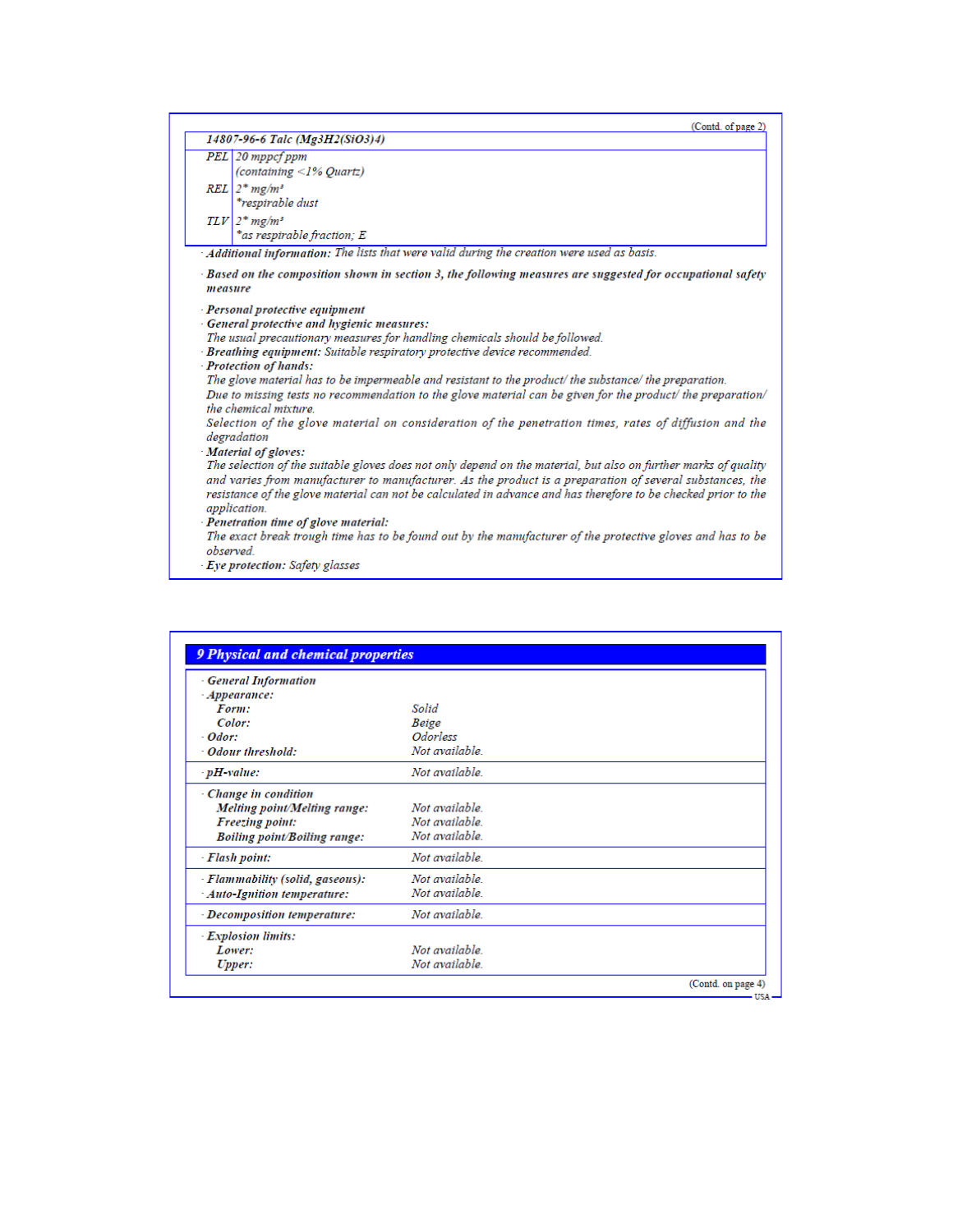|                                                           |                | (Contd. of page 3) |
|-----------------------------------------------------------|----------------|--------------------|
| · Vapor pressure:                                         | Not available  |                    |
| · Density:                                                | Not available  |                    |
| · Relative density                                        | Not available  |                    |
| $\cdot$ Vapour density                                    | Not available  |                    |
| $\cdot$ Evaporation rate                                  | Not available. |                    |
| - Solubility in / Miscibility with                        |                |                    |
| Water:                                                    | Not available. |                    |
| - Partition coefficient (n-octonol/water): Not available. |                |                    |
| · Viscosity:                                              |                |                    |
| Dynamic:                                                  | Not available. |                    |

#### **10 Stability and reactivity**

 $\cdot$  Reactivity No decomposition if used according to specifications.<br> $\cdot$  Chemical stability Stable under recommended storage conditions.

- 
- · Possibility of hazardous reactions No dangerous reactions known. Conditions to avoid No further relevant information available.
- Incompatible materials: Strong oxidizing agents<br>Hazardous decomposition products:
- 
- Hazardous decomposition products formed under fire conditions. carbon oxides

| $\cdot$ Acute toxicity |                                                                                                                                                                                                                                                                                                                                                                                                  |    |
|------------------------|--------------------------------------------------------------------------------------------------------------------------------------------------------------------------------------------------------------------------------------------------------------------------------------------------------------------------------------------------------------------------------------------------|----|
|                        | · LD/LC50 values that are relevant for classification:                                                                                                                                                                                                                                                                                                                                           |    |
|                        | 9002-88-4 polyethylene                                                                                                                                                                                                                                                                                                                                                                           |    |
|                        | Oral $ LDS0  > 2000$ mg/kg (rat)                                                                                                                                                                                                                                                                                                                                                                 |    |
|                        | 471-34-1 calcium carbonate                                                                                                                                                                                                                                                                                                                                                                       |    |
|                        | Oral LD50 6450 mg/kg (rat)                                                                                                                                                                                                                                                                                                                                                                       |    |
|                        | on the skin: Irritating effect possible.<br>on the eye: Irritating effect possible.                                                                                                                                                                                                                                                                                                              |    |
| preparations.          | · Sensitization: Sensitization possible.<br>· Additional toxicological information:<br>The product is not subject to classification according to internally approved calculation methods for<br>When used and handled according to specifications, the product does not have any harmful effects according<br>to our experience and the information provided to us.<br>- Carcinogenic categories |    |
|                        | · <b>LARC</b> (International Agency for Research on Cancer)                                                                                                                                                                                                                                                                                                                                      |    |
|                        | 9002-88-4 polyethylene                                                                                                                                                                                                                                                                                                                                                                           | 3  |
|                        | 14807-96-6 Talc (Mg3H2(SiO3)4)                                                                                                                                                                                                                                                                                                                                                                   | 2B |
|                        | · NTP (National Toxicology Program)                                                                                                                                                                                                                                                                                                                                                              |    |

#### 12 Ecological information

**Toxicity** 

Aquatic toxicity: No further relevant information available.

(Contd. on page 5) USA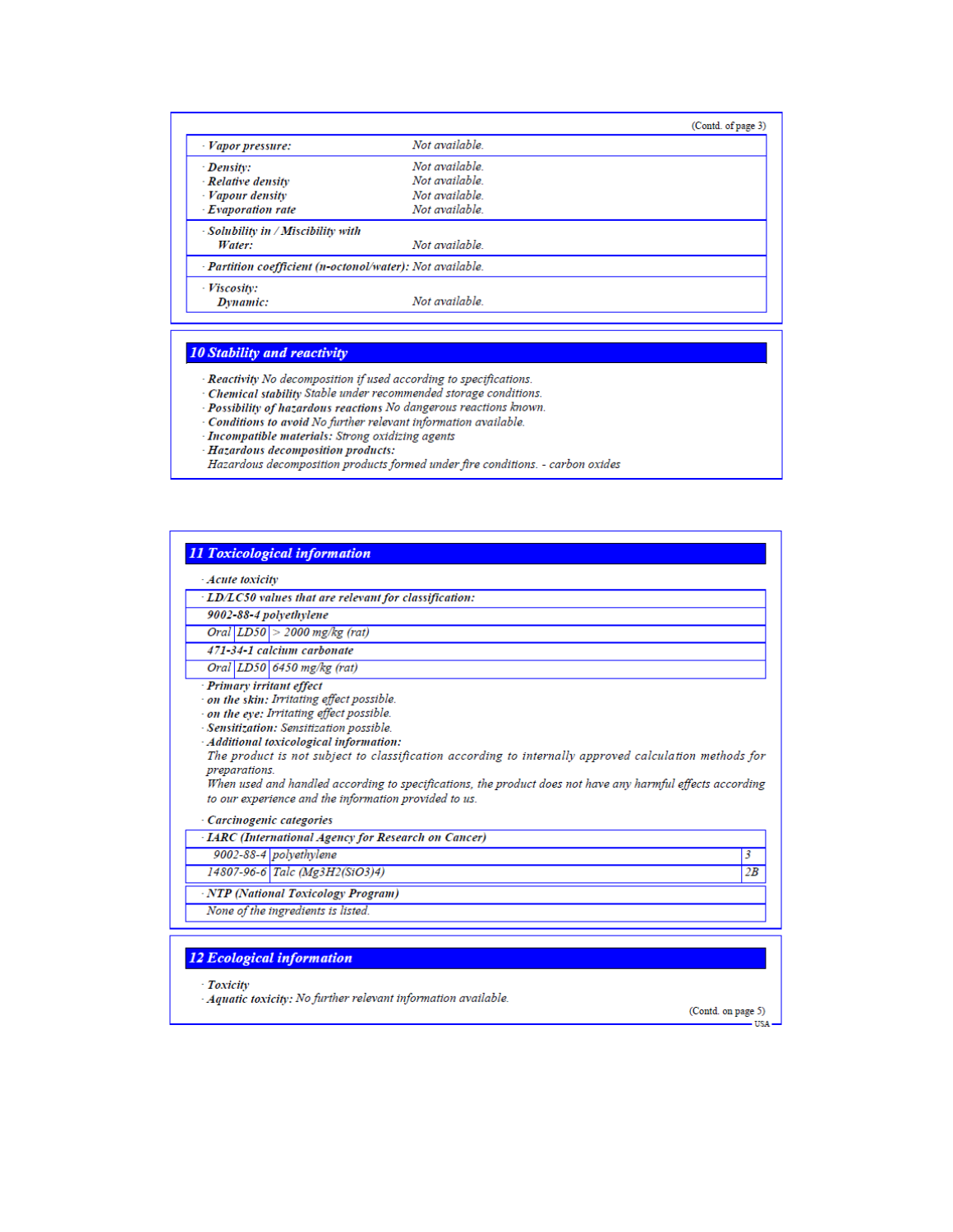(Contd. of page 4)

- Persistence and degradability No further relevant information available.
- Bioaccumulative potential No further relevant information available.
- Mobility in soil No further relevant information available.
- Additional ecological information:

General notes:

Water hazard class 1 (Self-assessment): slightly hazardous for water.

Do not allow undiluted product or large quantities of it to reach ground water, water course or sewage system.

#### **13 Disposal considerations**

- Waste treatment methods
- Recommendation: Smaller quantities can be disposed of with household waste.
- **Uncleaned packagings**
- Recommendation: Disposal must be made according to official regulations.

| - UN-Number<br>DOT, IMDG, IATA                    | Not applicable. |
|---------------------------------------------------|-----------------|
| · UN proper shipping name<br>DOT, IMDG, IATA      | Not applicable. |
| Transport hazard class(es)                        |                 |
| - DOT, IMDG, IATA<br>- Class                      | Not applicable. |
| - Packing group<br>DOT, IMDG, IATA                | Not applicable. |
| <b>Environmental hazards</b><br>Marine pollutant: | No              |
| Special precautions for user                      | Not applicable. |

#### **15 Regulatory information**

| Safety, health and environmental regulations/legislation specific for the substance or mixture<br>- Sara |                    |
|----------------------------------------------------------------------------------------------------------|--------------------|
| Section 355 (extremely hazardous substances):                                                            |                    |
| None of the ingredient is listed.                                                                        |                    |
| · Section 313 (Specific toxic chemical listings):                                                        |                    |
| None of the ingredients is listed.                                                                       |                    |
| - TSCA (Toxic Substances Control Act):                                                                   |                    |
| All ingredients are listed.                                                                              |                    |
| - Proposition 65                                                                                         |                    |
| • Chemicals known to cause cancer:                                                                       |                    |
| None of the ingredients is listed.                                                                       |                    |
| · Chemicals known to cause reproductive toxicity for females:                                            |                    |
| None of the ingredients is listed.                                                                       |                    |
|                                                                                                          | (Contd. on page 6) |